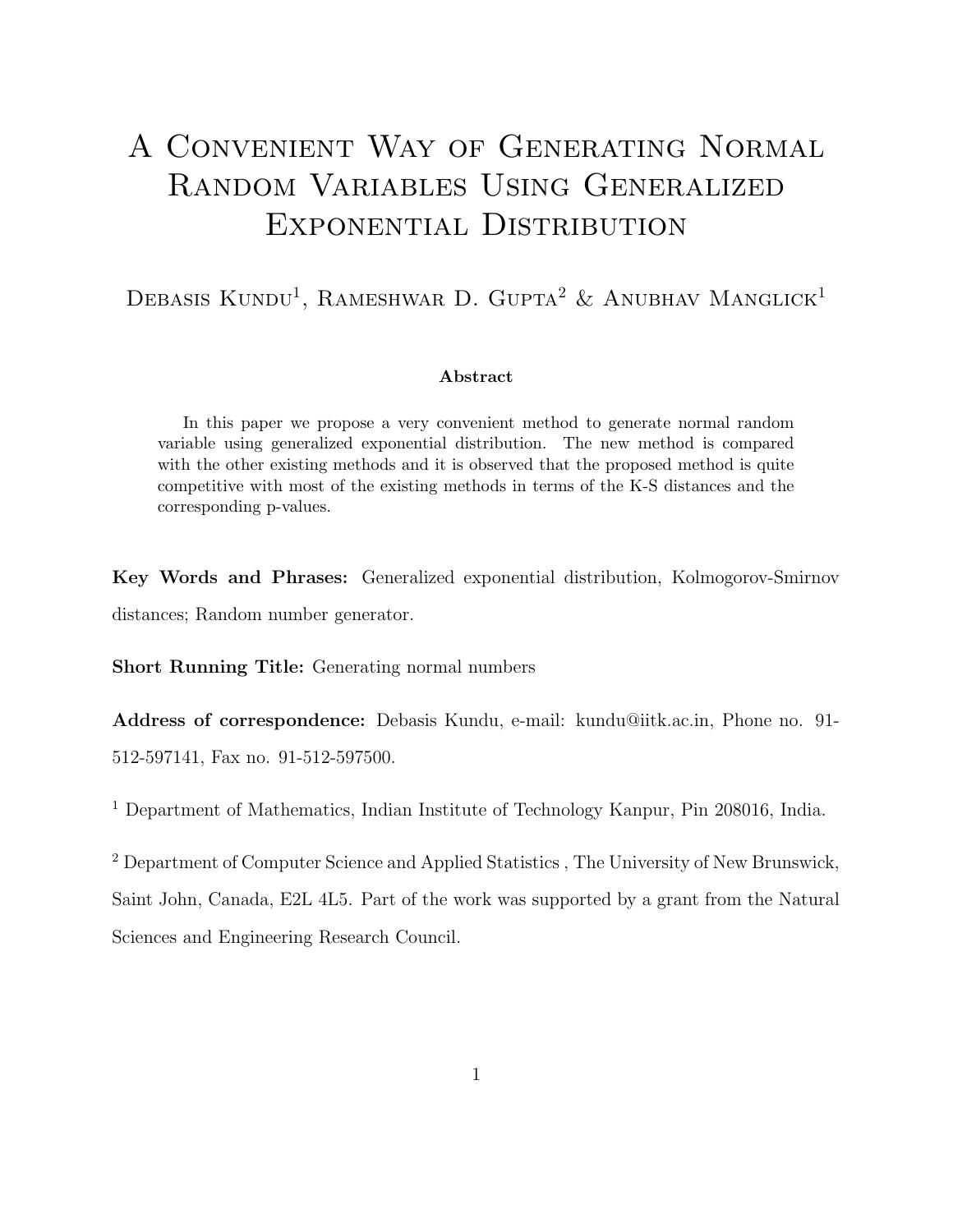# 1 INTRODUCTION

Generating normal random numbers is an old and very important problem in the statistical literature. Several algorithms are available in the literature to generate normal random numbers like Box-Muller methods, Marsaglia-Bray method, Acceptance-Rejection method, Ahrens-Dieter method, etc. The book of Johnson, Kotz and Balakrishnan [8] provides an extensive list of references of the different algorithms available today. Among the several methods the most popular ones are the Box-Muller transformation method or the improvement suggested by Marsagilia and Bray. Most of the statistical packages like, SAS, IMSL, SPSS, S-Plus, or Numerical Recipes use this method. In this paper we propose a very simple and convenient method of generating normal random numbers using generalized exponential distribution.

Generalized exponential  $(GE)$  distribution has been proposed and studied quite extensively recently by Gupta and Kundu [1, 2, 3, 4, 5]. The readers may be referred to some of the related literature on GE distribution by Raqab [11], Raqab and Ahsanullah [12] and Zheng [13]. The two-parameter  $GE$  distribution has the following distribution function;

$$
F_{GE}(x; \alpha, \lambda) = (1 - e^{-\lambda x})^{\alpha}; \qquad \alpha, \lambda > 0
$$
 (1)

for  $x > 0$  and 0 otherwise. The corresponding density function is;

$$
f_{GE}(x; \alpha, \lambda) = \alpha \lambda (1 - e^{-\lambda x})^{\alpha - 1} e^{-\lambda x}; \qquad \alpha, \lambda > 0,
$$
 (2)

for  $x > 0$  and 0 otherwise. Here  $\alpha$  and  $\lambda$  are the shape and scale parameters respectively. When  $\alpha = 1$ , it coincides with the exponential distribution. If  $\alpha \leq 1$ , the density function of a GE distribution is a strictly decreasing function and for  $\alpha > 1$  it has uni-modal density function. The shape of the density function of the GE distribution for different  $\alpha$  can be found in Gupta and Kundu [2].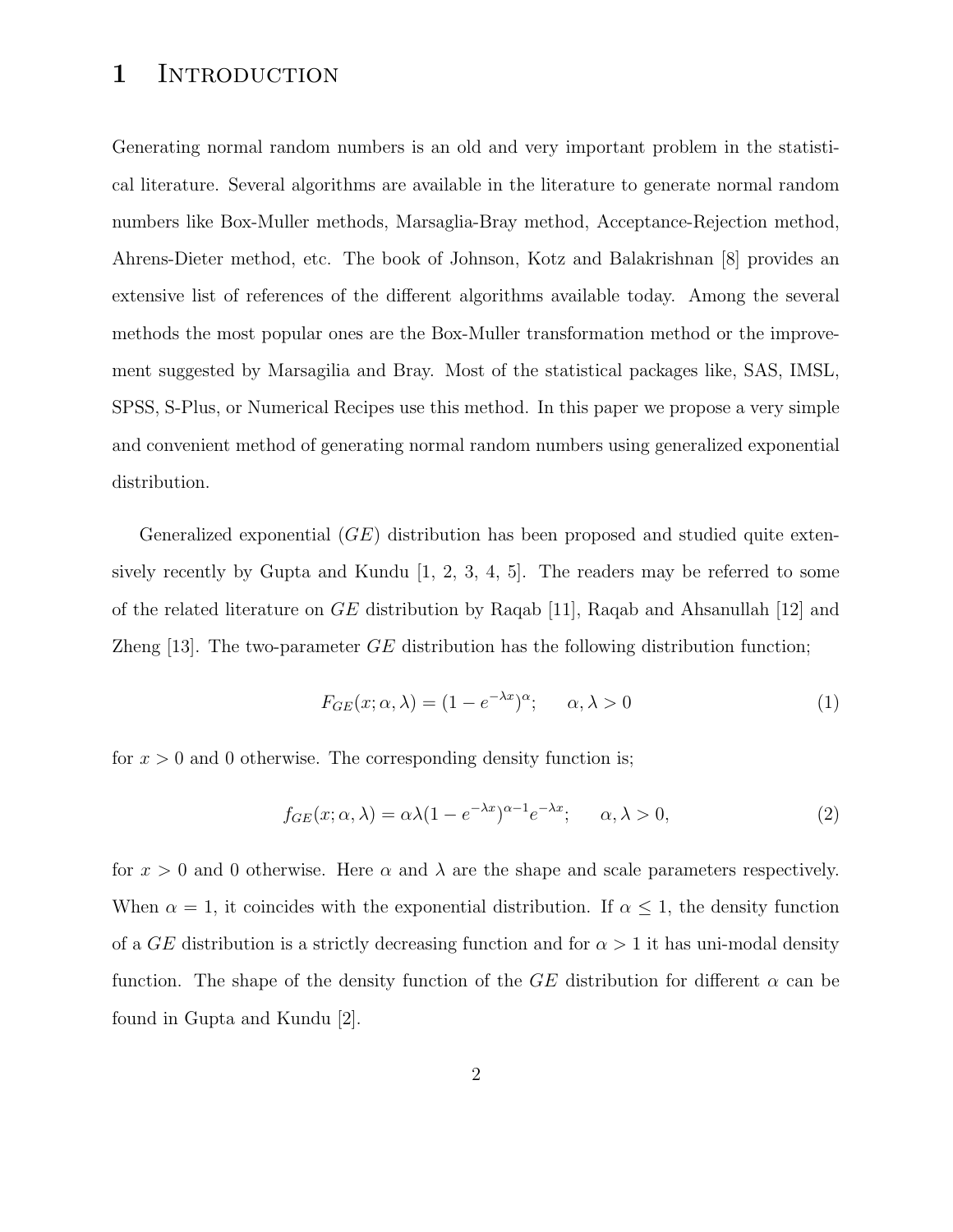In a recent study by Kundu, Gupta and Manglick [9], it is observed that in certain cases log-normal distribution can be approximated quite well by GE distribution and vice versa. In fact for certain ranges of the shape parameters of the GE distributions the distance between the GE and log-normal distributions can be very small.

The main idea in this paper is to use this particular property of a  $GE$  distribution to generate log-normal random variables and in turn generate normal random variables. It may be mentioned that the  $GE$  distribution function is an analytically invertible function, therefore, the generation of GE random variables is immediate using uniform random variables.

The rest of the paper is organized as follows. The exact procedure is discussed in section 2. The comparison with the other methods is discussed in section 3 and finally we conclude the paper in section 4.

# 2 Proposed Methodology

In this paper we denote the density function of a log-normal random variable with scale parameter  $\theta$  and shape parameter  $\sigma$  as

$$
f_{LN}(x; \theta, \sigma) = \frac{1}{\sqrt{2\pi}x\sigma} e^{-\frac{(\ln x - \ln \theta)^2}{2\sigma^2}}; \quad \theta, \sigma > 0.
$$
 (3)

for  $x > 0$  and 0 otherwise. If X is a log-normal random variable with scale parameter  $\theta$  and shape parameter  $\sigma$ , then

$$
E(X) = \theta e^{\frac{\sigma^2}{2}} \quad \text{and} \quad V(X) = \theta^2 e^{\sigma^2} \left( e^{\sigma^2} - 1 \right). \tag{4}
$$

Note that ln X is a normal random variable with mean  $\ln \theta = \mu$  (say) and variance  $\sigma^2$ . Similarly if X is a generalized exponential random variable with the scale parameter  $\lambda$  and shape parameter  $\alpha$ , then

$$
E(X) = \frac{1}{\lambda} (\psi(\alpha + 1) - \psi(1)) \quad \text{and} \quad V(X) = \frac{1}{\lambda^2} (\psi'(1) - \psi'(\alpha + 1)). \tag{5}
$$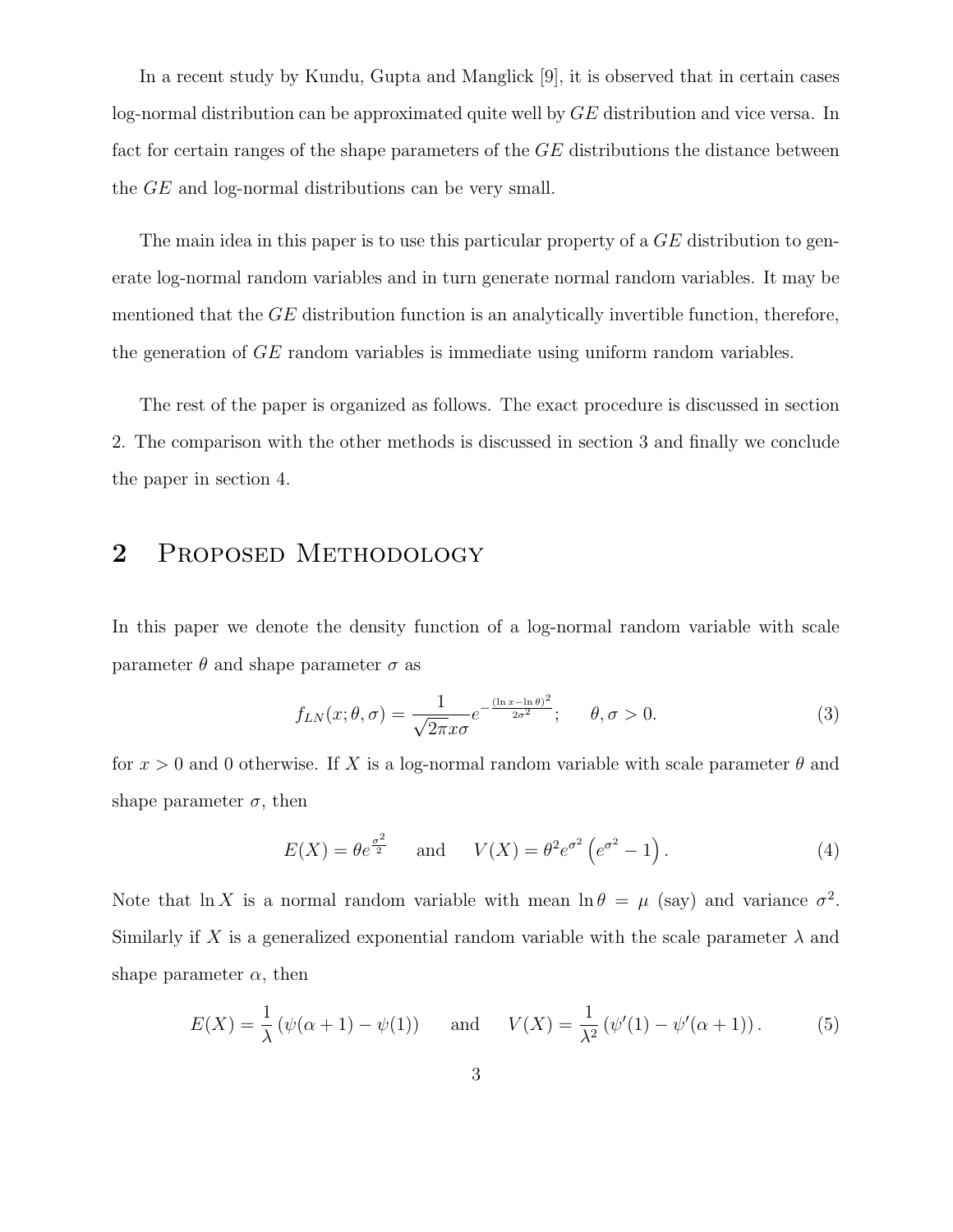It is observed by Kundu, Gupta and Manglick [?] that a generalized exponential distribution can be approximated very well by a log-normal distribution for ceratin ranges of the shape parameters. We equate the first two moments of the two distribution functions to compute  $\sigma$  and  $\theta$  from a given  $\alpha$  and  $\lambda$ . Without loss of generality we take  $\lambda = 1$ . For a given  $\alpha = \alpha_0$ , equating (4) and (5) we obtain

$$
\theta e^{\frac{\sigma^2}{2}} = \psi(\alpha_0 + 1) - \psi(1) = A_0 \text{ (say)}, \tag{6}
$$

$$
\theta^2 e^{\sigma^2} \left( e^{\sigma^2} - 1 \right) = \psi'(1) - \psi'(\alpha_0 + 1) = B_0 \text{ (say)}.
$$
 (7)

Therefore, solving (6) and (7), we obtain

$$
\ln \theta_0 = \mu_0 = \ln A_0 - \frac{1}{2} \ln \left( 1 + \frac{B_0}{A_0^2} \right), \tag{8}
$$

$$
\sigma_0 = \sqrt{\ln\left(1 + \frac{B_0}{A_0^2}\right)}.
$$
\n(9)

Using (8) and (9), standard normal random variable can be easily generated as follows:

#### Algorithm:

- Step 1: Generate  $U$  an unform  $(0,1)$  random variable.
- step 2: For a fixed  $\alpha_0$ , generate  $X = -\ln(1 U^{\frac{1}{\alpha_0}})$ . Note that X is a generalized exponential random variable with shape parameter  $\alpha_0$  and scale parameter 1.
- Step 3: Compute  $Z = \frac{\ln X \mu_0}{\sigma_0}$  $\frac{X-\mu_0}{\sigma_0}$ . Here Z is the desired standard normal random variable.

An alternative approximation is also possible. Instead of equating the moments of the two distributions, we can equate the corresponding L-moments also. The L-moments of any distribution are analogous to the conventional moments but they are based on the quantiles and they can be estimated by the linear combination of order statistics, *i.e.* by L-statistics (see Hosking [7] for details). It is observed by Gupta and Kundu [6] in a similar study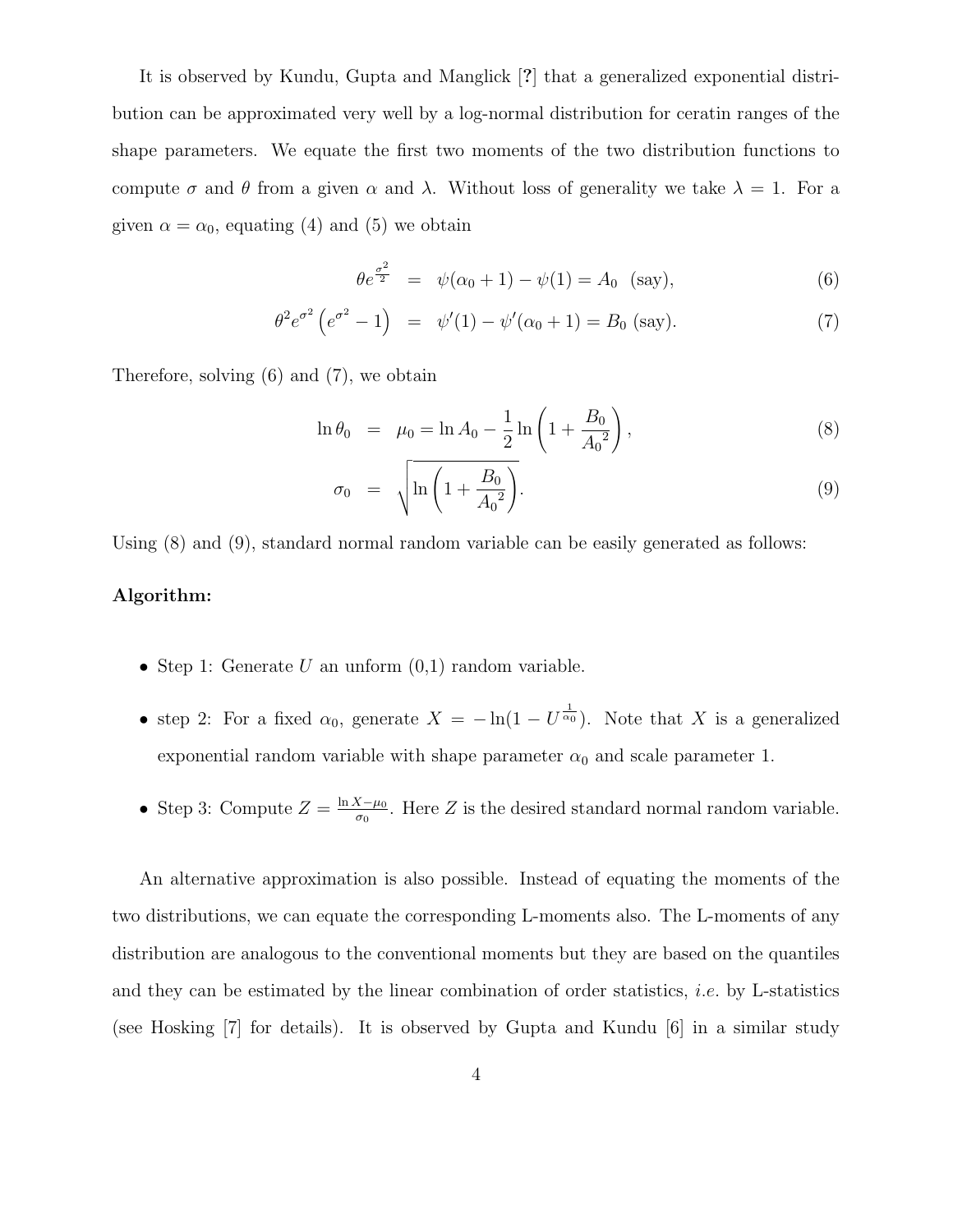of approximating gamma distribution by generalized exponential distribution that the Lmoments perform better than the ordinary moments.

Let Z be any random variable having finite first moment and suppose  $Z_{1:n} \leq \ldots \leq Z_{n:n}$ be the order statistics of a random sample of size  $n$  drawn from the distribution of Z. Then the L-moments are defined as follows:

$$
\lambda_r = \frac{1}{r} \sum_{k=0}^{r-1} (-1)^k {r-1 \choose k} E(Z_{r-k:r}); \qquad r = 1, 2, \dots \tag{10}
$$

The two L-moments of a log-normal distribution are

$$
\lambda_1 = \theta e^{\frac{\sigma^2}{2}}
$$
 and  $\lambda_2 = \theta e^{\frac{\sigma^2}{2}} \text{erf}(\frac{\sigma}{2}),$ \n(11)

where erf(x) = 2  $\Phi(\sqrt{2}x)$  - 1 and  $\Phi(x)$  is the distribution function of the standard normal distribution. Similarly, the two L-moments of a GE random variable are

$$
\lambda_1 = \frac{1}{\lambda} (\psi(\alpha + 1) - \psi(1))
$$
 and  $\lambda_2 = \frac{1}{\lambda^2} (\psi(2\alpha + 1) - \psi(\alpha + 1)).$  (12)

Therefore, as before equating the first two L-moments for a given  $\alpha = \alpha_0$  and for  $\lambda = 1$ , we obtain

$$
\theta e^{\frac{\sigma^2}{2}} = \psi(\alpha_0 + 1) - \psi(1) = A_0 \tag{13}
$$

$$
\theta e^{\frac{\sigma^2}{2}} \text{erf}(\frac{\sigma}{2}) = \psi(2\alpha_0 + 1) - \psi(\alpha_0 + 1) = B_1 \text{ (say)}.
$$
 (14)

Solving (13) and (14), we obtain the solutions of  $\theta$  and  $\sigma$  as

$$
\ln \theta_1 = \mu_1 = \ln A_0 - \frac{\sigma_1^2}{2} \tag{15}
$$

$$
\sigma_1 = \sqrt{2}\Phi^{-1}\left(\frac{1}{2}\left(1 + \frac{B_1}{A_0}\right)\right). \tag{16}
$$

Therefore in the proposed algorithm, instead of using  $(\mu_0, \sigma_0)$ ,  $(\mu_1, \sigma_1)$  also can be used.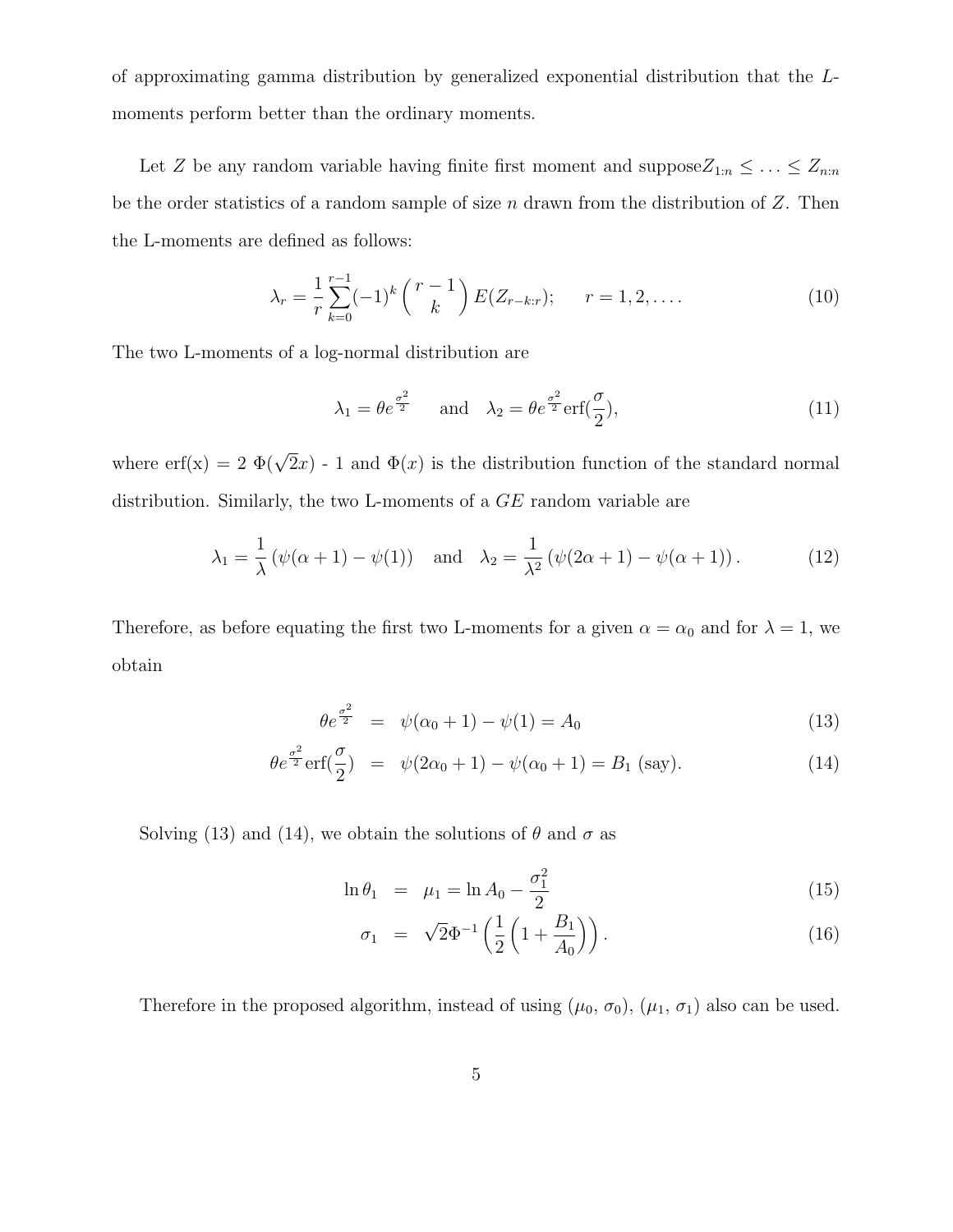# 3 Numerical Comparisons and Discussions

In this section first we try to determine the value of  $\alpha_0$ , so that the distance between the generalized exponential distribution and the corresponding log-normal distribution is minimum. All the computations are performed using Pentium IV processor and the random number generation routines by Press  $et \ al.$  [10]. We consider the distance function between the two distribution functions as the Kolmogorv-Smirnov (K-S) distance only. To be more precise we compute the K-S distance between the GE, with the shape and scale parameter as  $\alpha_0$  and 1 respectively, and log-normal distribution with the corresponding shape and scale parameter as  $\sigma_0(\sigma_1)$  and  $\theta_0(\theta_1)$  respectively. We believe that the distance function should not make much difference, any other distance function may be considered also. It is observed that as  $\alpha_0$  increases from 0 the K-S distance first decreases and then increases. When we have used the moments (L-moments) equations, the minimum K-S distance occurred at  $\alpha_0$  $= 12.9$  (12.8). When  $\alpha_0 = 12.9$  (12.8), then from (8) and (9) ((15) and (16)), we obtained the corresponding  $\mu_0 = 1.0820991$  ( $\mu_1 = 1.0792510$ ) and  $\sigma_0 = 0.3807482$  ( $\sigma_1 = 0.3820198$ ).

Now to compare our proposed method with the other existing methods we use mainly the K-S statistics and the corresponding p-values. The method can be described as follows. We generate standard normal random variables for different sample sizes namely  $n = 10, 20, 30, 40, 50$  and 100 by using Box-Muller (BM) method, Marsaglia-Bray (MB) method, Acceptance-Rejection (AR) method, Ahren-Dieter (AD) method, using moments equations (MM) and using L-moments equations (LM). In each case we compute the K-S distance and the corresponding p-value between the empirical distribution function and the standard normal distribution function. We replicate the process 10,000 times and compute the average K-S distances, the average p-values and the corresponding standard deviations. The results are reported in Table 1. In each case the standard deviations are reported within bracket below the average values. From the table values it is quite clear that, based on the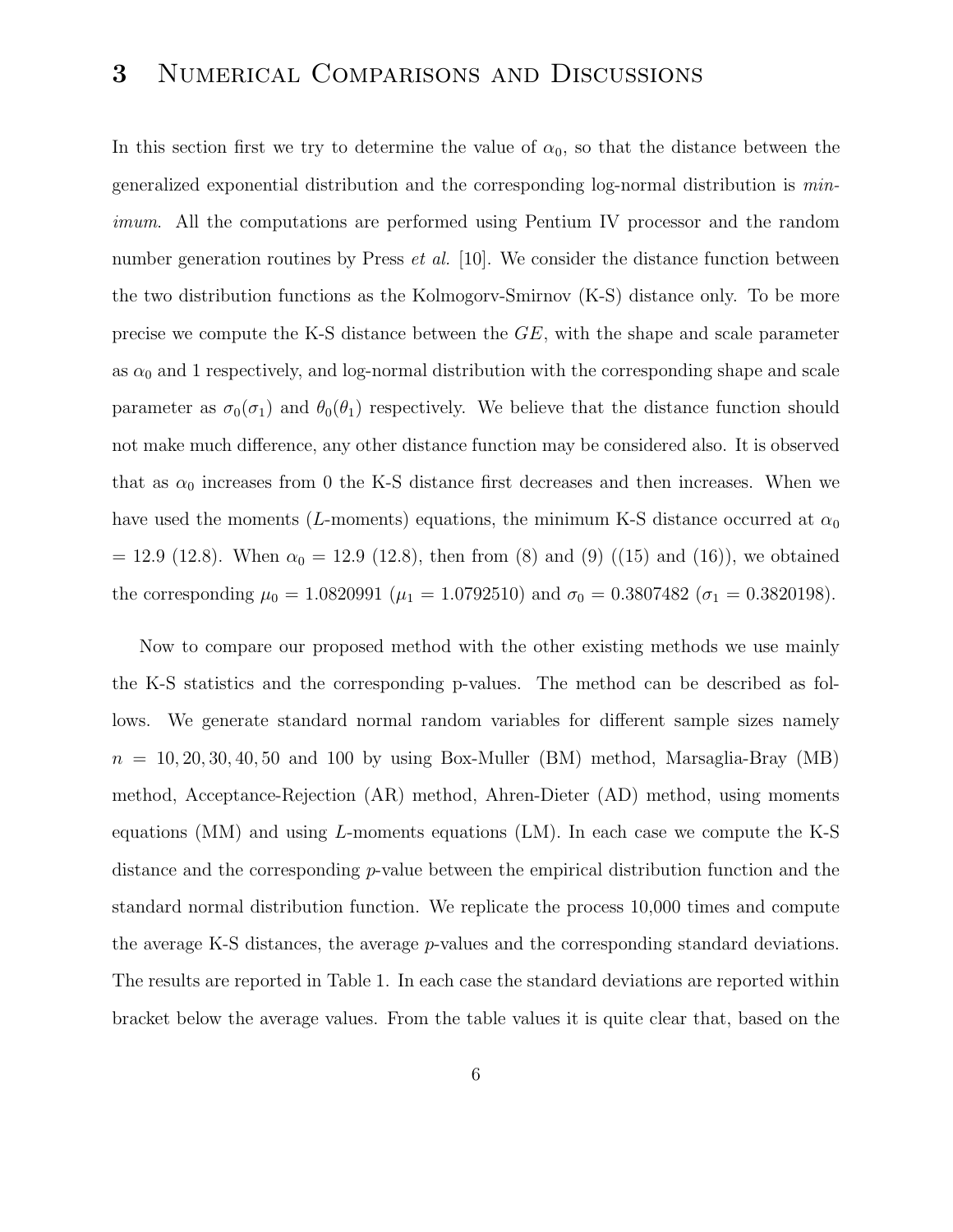K-S distances and p values the proposed methods work quite well.

We also try to compute  $P(Z \leq z)$  using the proposed approximation, where Z denotes the standard normal random variable. Note that

$$
P(Z \le z) \approx \left(1 - e^{-e^{z\sigma_0 + \mu_0}}\right)^{12.9} \text{ or } P(Z \le z) \approx \left(1 - e^{-e^{z\sigma_1 + \mu_1}}\right)^{12.8}.\tag{17}
$$

We report the results in Table 2. It is clear from Table 2 that using  $\mu_0$  and  $\sigma_0$  the maximum error can be 0.0005, where as using  $\mu_1$  and  $\sigma_1$ , the maximum error can be 0.0003. From Table 2, it is clear that L-moments approximations work better than the moments approximations.

### 4 CONCLUSIONS

In this paper we have provided a very simple and convenient method of generating normal random variables. Even simple scientific calculator can be used to generate normal random number from the uniform generator very quickly. It can be implemented very easily by using a one line program. It is also observed that the standard normal distribution function can be approximated at least up to three decimal places using the simple approximations.

# References

- [1] Gupta, R.D. and Kundu, D. (1999), "Generalized exponential distributions", Australian and New Zealand Journal of Statistics, vol. 41, no. 2, 173-188.
- [2] Gupta, R.D. and Kundu, D. (2001), "Exponentiated exponential distribution: An alternative to gamma and Weibull distributions", Biometrical Journal, vol. 43, no. 1, 117-130.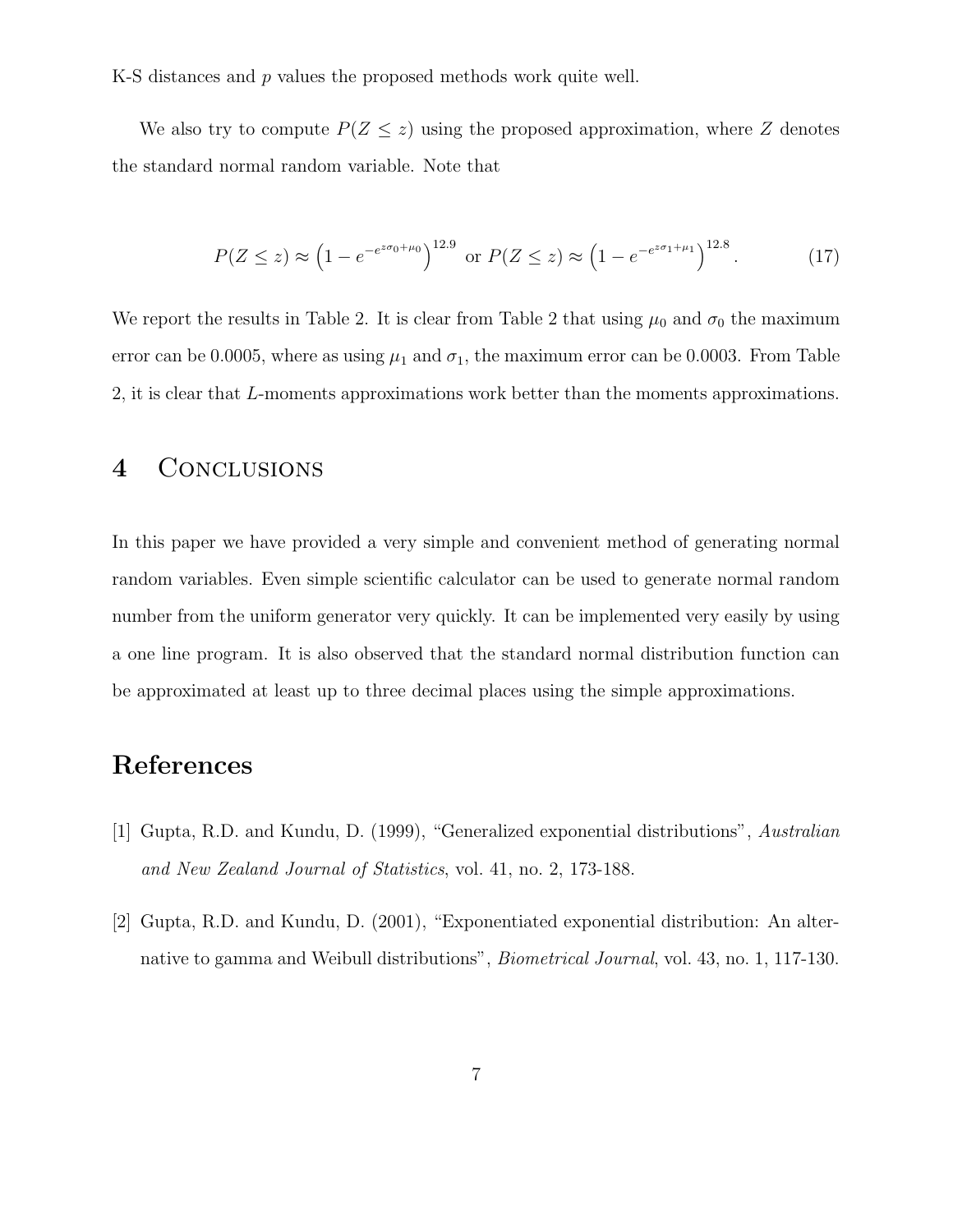- [3] Gupta, R.D. and Kundu, D. (2001), "Generalized exponential distributions: different methods of estimations", Journal of Statistical Computations and Simulations, vol. 69, no. 4, 315-338.
- [4] Gupta, R.D. and Kundu, D. (2002), "Generalized exponential distributions: statistical inferences", Journal of Statistical Theory and Applications, vol. 1, no. 2, 101-118, 2002.
- [5] Gupta, R.D. and Kundu, D. (2003), "Discriminating Between Weibull and Generalized Exponential Distributions", Computational Statistics and Data Analysis, vol. 43, 179- 196.
- [6] Gupta, R.D. and Kundu, D. (2003), "Closeness of gamma and generalized exponential distribution", Communications in Statistics - Theory and Merthods, vol. 32, no. 4, 705- 721.
- [7] Hosking, J.R.M. (1990), "L-moment: Analysis and estimation of distribution using linear combination of order statistics", Journal of Royal Statistical Society, Ser. B, vol. 52, 105- 124.
- [8] Johnson, N., Kotz, S. and Balakrishnan, N. (1995), Continuous Univariate Distribution Vol. 1, John Wiley and Sons, New York.
- [9] Kundu, D., Gupta, R.D. and Manglick, A. (2005), "Discriminating between log-normal and generalized exponential distribution", Journal of Statistical Planning and Inference, vol. 127, 213-227.
- [10] Press et al. (1993) Numerical Recipes in C Cambridge University Press, Cambridge.
- [11] Raqab, M.Z. (2002), "Inference for generalized exponential distribution based on record statistics", Journal of Statistical Planning and Inference, vol. 104, no. 2, 339-350.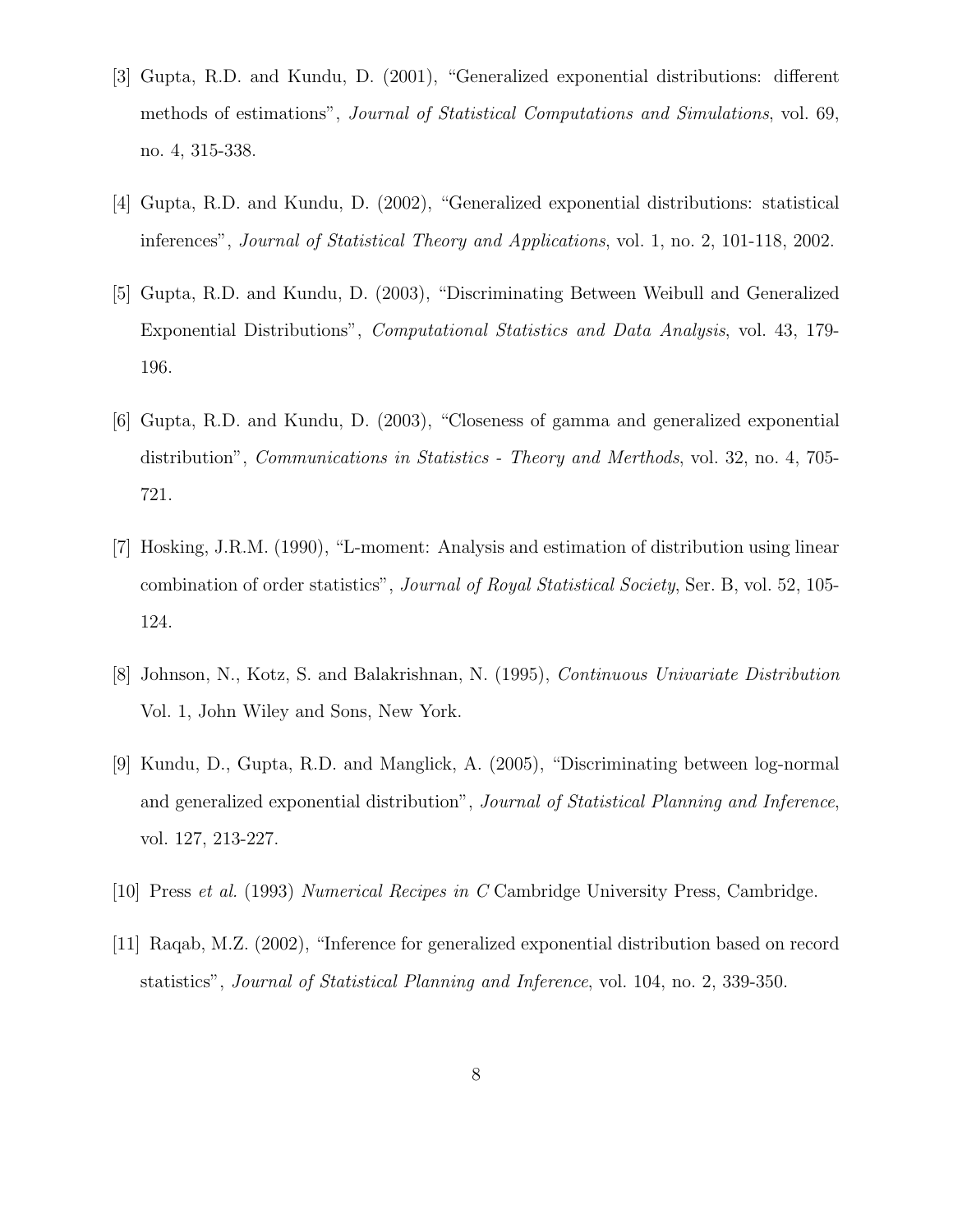- [12] Raqab, M.Z. and Ahsanullah, M. (2001), "Estimation of the location and scale parameters of the generalized exponential distribution based on order statistics", Journal of Statistical Computations and Simulations, vol. 69, no. 2, 109-124.
- [13] Zheng, G. (2002), "On the Fisher information matrix in type-II censored data from the exponentiated exponential family", Biometrical Journal, vol. 44, no. 3, 353-357.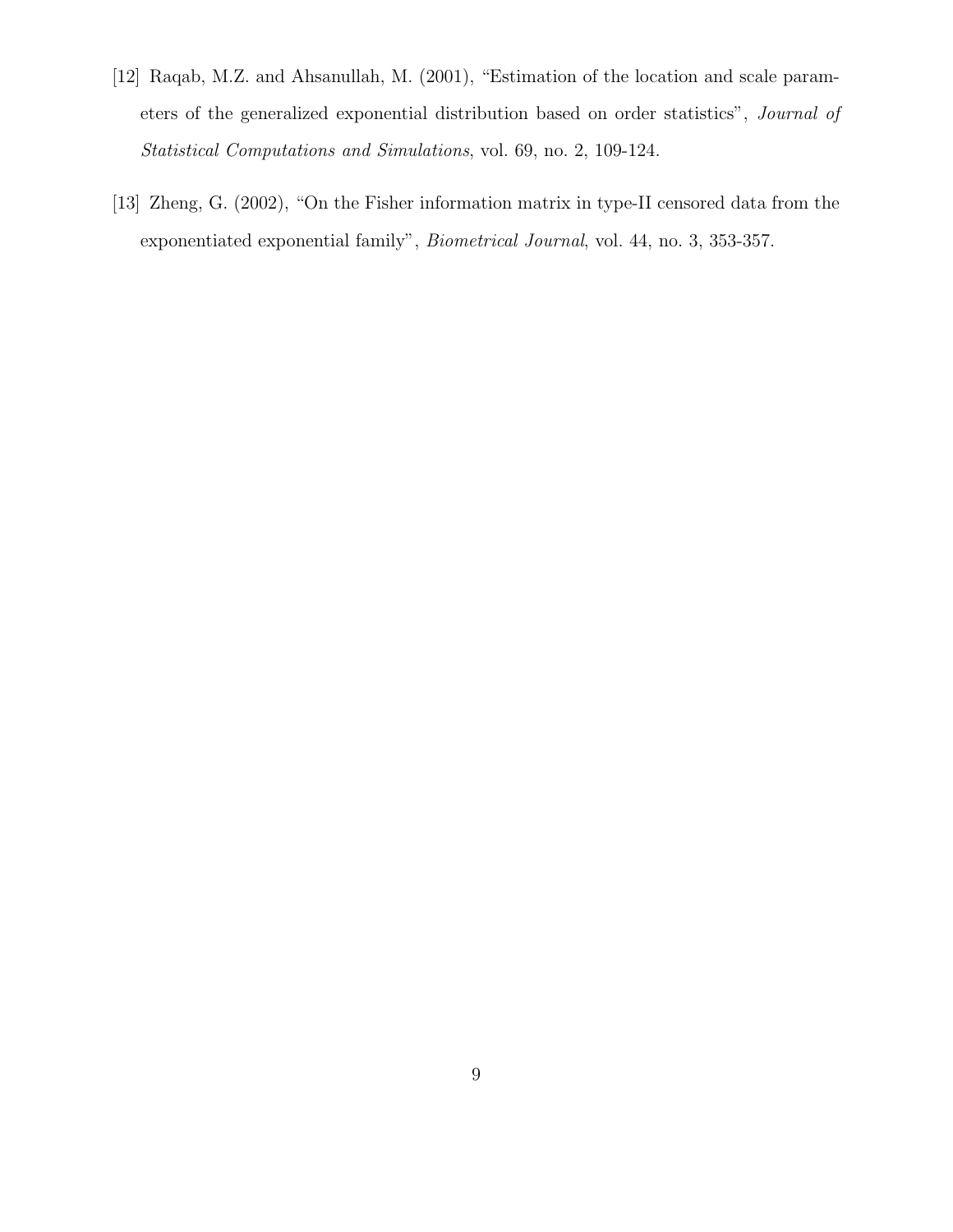#### Table 1

The average K-S distances and the corresponding p-values for different methods based on

10,000 replications. The standard deviations are reported within brackets in each case

| $\boldsymbol{n}$ |              | BM       | $\overline{MB}$ | AR       | AD       | $\overline{\text{MM}}$ | LM       |
|------------------|--------------|----------|-----------------|----------|----------|------------------------|----------|
|                  |              |          |                 |          |          |                        |          |
|                  |              |          |                 |          |          |                        |          |
| 10               | $K-S$        | 0.2587   | 0.2587          | 0.2597   | 0.2591   | 0.2586                 | 0.2587   |
|                  |              | (0.0796) | (0.0796)        | (0.0809) | (0.0804) | (0.0794)               | (0.0795) |
|                  | p            | 0.5127   | 0.5128          | 0.5109   | 0.5114   | 0.5135                 | 0.5132   |
|                  |              | (0.2938) | (0.2938)        | (0.2970) | (0.2955) | (0.2930)               | (0.2931) |
|                  |              |          |                 |          |          |                        |          |
| 20               | $K-S$        | 0.1851   | 0.1851          | 0.1871   | 0.1860   | 0.1866                 | 0.1867   |
|                  |              | (0.0571) | (0.0571)        | (0.0575) | (0.0578) | (0.0571)               | (0.0572) |
|                  | $\mathbf{p}$ | 0.5178   | 0.5178          | 0.5068   | 0.5135   | 0.5089                 | 0.5085   |
|                  |              | (0.2934) | (0.2934)        | (0.2934) | (0.2957) | (0.2927)               | (0.2928) |
|                  |              |          |                 |          |          |                        |          |
| 30               | $K-S$        | 0.1532   | 0.1532          | 0.1533   | 0.1537   | 0.1524                 | 0.1525   |
|                  |              | (0.0467) | (0.0467)        | (0.0466) | (0.0477) | (0.0465)               | (0.0465) |
|                  | p            | 0.5094   | 0.5094          | 0.5086   | 0.5088   | 0.5150                 | 0.5145   |
|                  |              | (0.2937) | (0.2937)        | (0.2923) | (0.2953) | (0.2930)               | (0.2930) |
|                  |              |          |                 |          |          |                        |          |
| 40               | $K-S$        | 0.1331   | 0.1331          | 0.1331   | 0.1335   | 0.1334                 | 0.1334   |
|                  |              | (0.0409) | (0.0488)        | (0.0410) | (0.0412) | (0.0410)               | (0.0410) |
|                  | p            | 0.5111   | 0.5111          | 0.5121   | 0.5094   | 0.5097                 | 0.5092   |
|                  |              | (0.2923) | (0.2923)        | (0.2926) | (0.2945) | (0.2927)               | (0.2928) |
|                  |              |          |                 |          |          |                        |          |
| 50               | $K-S$        | 0.1191   | 0.1191          | 0.1197   | 0.1193   | 0.1199                 | 0.1200   |
|                  |              | (0.0370) | (0.0370)        | (0.0364) | (0.0368) | (0.0366)               | (0.0366) |
|                  | p            | 0.5140   | 0.5140          | 0.5071   | 0.5120   | 0.5058                 | 0.5053   |
|                  |              | (0.2931) | (0.2931)        | (0.2924) | (0.2923) | (0.2927)               | (0.2927) |
|                  |              |          |                 |          |          |                        |          |
| 100              | $K-S$        | 0.0852   | 0.0852          | 0.0851   | 0.0854   | 0.0851                 | 0.0852   |
|                  |              | (0.0257) | (0.0257)        | (0.0262) | (0.0257) | (0.0259)               | (0.0259) |
|                  | p            | 0.5059   | 0.5059          | 0.5096   | 0.5043   | 0.5082                 | 0.5077   |
|                  |              | (0.2914) | (0.2914)        | (0.2932) | (0.2895) | (0.2912)               | (0.2912) |
|                  |              |          |                 |          |          |                        |          |

### below the average values.